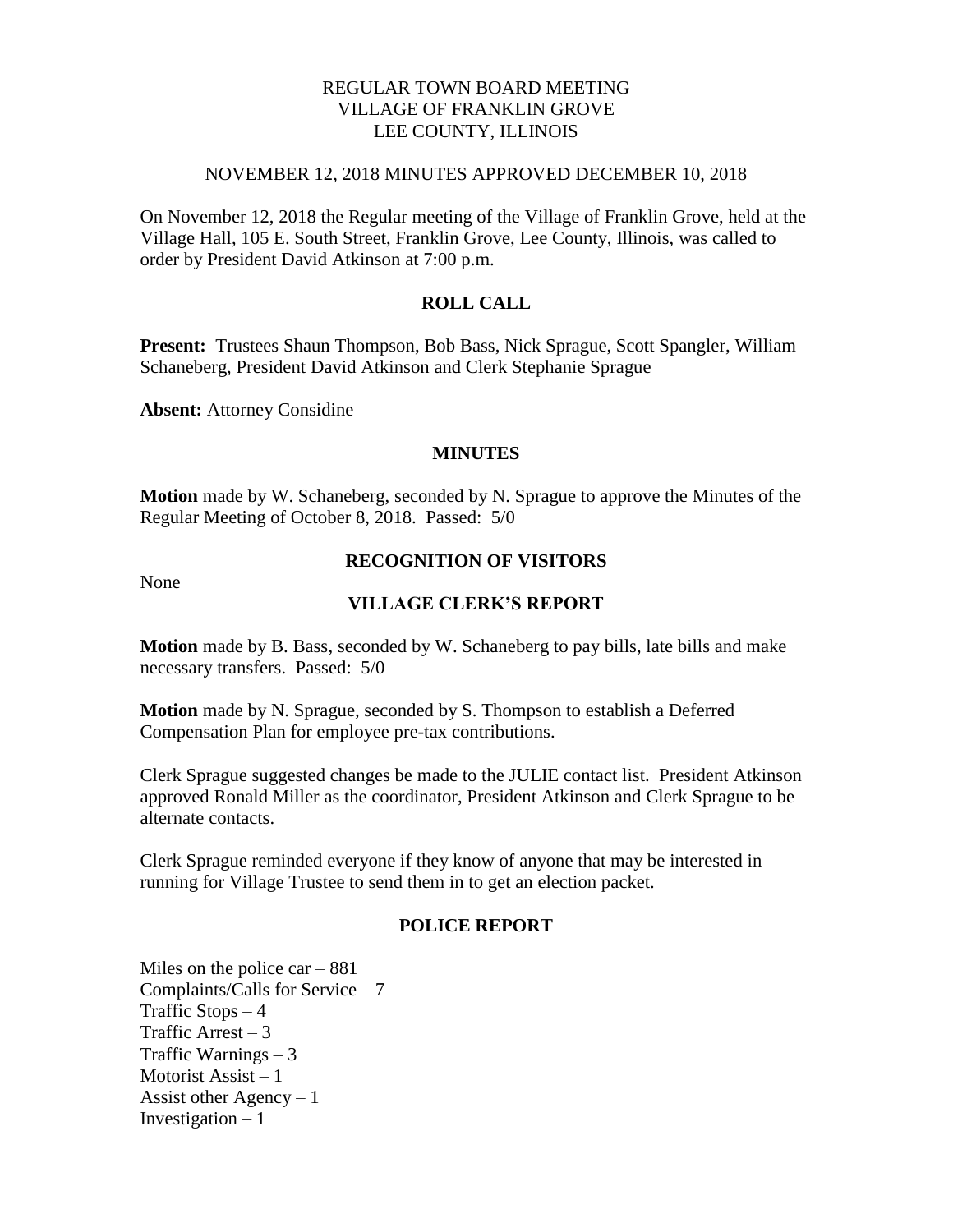# **LEGAL ISSUES (Attorney Considine)**

None

# **EXECUTIVE SESSION**

**Motion** made by N. Sprague, seconded by W. Schaneberg to go into Executive Session at 7:07 p.m. under 5 ILCS 120/2(c)(1) to discuss Personnel Matters. Passed: 5/0

No action taken during Executive Session.

**Motion** made by W. Schaneberg, seconded by B. Bass to come back in to regular session. Passed: 5/0

**Motion** made by W. Schaneberg to approve the hiring of Ron Miller as the Public Works Director to oversee everything with Properties, Water & Sewer and Streets & Alleys. Passed:  $4/1$  (nay vote by S. Spangler)

# C**OMMITTEE REPORTS**

# **STREETS & ALLEYS**

(N. Sprague Chairman)

Trustee Sprague advised the trees have been taken down and the stumps have been ground with the exception of a couple stumps that had fiber optic running under one, a phone line under another and there were a couple add on trees that were removed and he will be back to grind the stumps. Trustee Thompson asked if they will remove the stump grindings. Trustee Sprague advised that will be the village responsibility. Ron Miller stated they will get it cleaned up.

# **WATER & SEWER**

Ron Miller advised the board he is getting Larry trained on the testing. He stated the equipment seems to be working good, the generator is up and running, Larry needs to air up the tires and run it weekly.

President Atkinson asked if they could please get Jeff Roop's tile cleaned out. Ron said he has been in contact with Jeff and he will take a look at it.

Ron stated they picked up leaves today but he did talk to the part time employees to let them know they will be cutting their hours.

Trustee Spangler suggested we charge to pick up leaves, maybe \$10 or \$20 annual fee. President Atkinson said he was against that because the tax payers already paid for the equipment that is used to pick up the leaves. Trustee Spangler said it is something to consider to fund the leaf pick up because of the number of hours the employees spend picking up leaves is ridiculous.

Ron mentioned if we wanted to get rid of the dirt pile, we have permission to fill in the foundation hole at Jason Park's old house on North Sycamore. President Atkinson said he would not be opposed to that.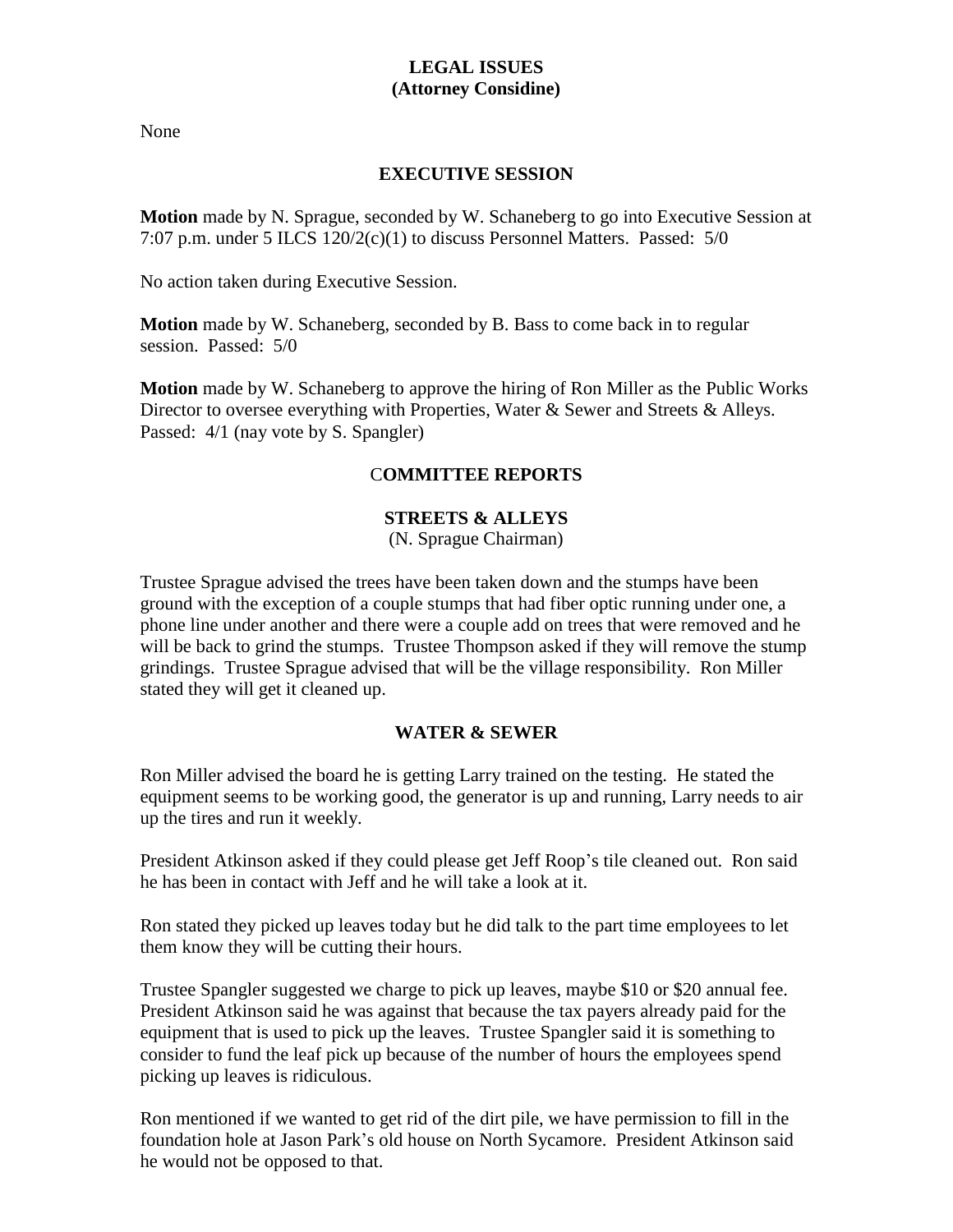Ron asked when they should be putting up the holiday banners. Trustee Spangler said they can do that anytime now; the Christmas walk will be on December  $14^{\text{th}}$ .

President Atkinson advised the board the project on the highway has been postponed until next year because Nicor, someone else and our line were all in the way.

Trustee Spangler inquired about putting in another tube next to the existing tube at the park on the access road to the other side of the creek. President Atkinson stated he would like to eventually remove the tube when we acquire the land on the south of the park and have a different route to access the other side of the creek and we would in turn help maintain what ever part of the existing road we use. Trustee Spangler said he would mention something to the Historical Society.

# **COMMUNITY DEVELOPMENT**

(B. Bass Chairman)

None

# **PROPERTIES**

## (W. Schaneberg Chairman)

Trustee Schaneberg informed the board they had a street sweeper meeting with Ashton so now we have access to the street sweeper. Our certified street sweeper will be Ron. Trustee Sprague said Ashton is going over the agreement tonight at their meeting and we will have it next month to approve.

President Atkinson said we need to get the Christmas tree lights checked and going.

Trustee Schaneberg said we need to look into getting LED lights for the monument because we are having to replace the existing bulbs all the time.

Trustee Spangler said it is missing some rocks on the memorial and we should look into getting them repaired.

# **FINANCE AND INSURANCE COMMITTEE**

(S. Thompson Chairman)

Trustee Thompson shared pics of the finished water tower with the board. Everyone was impressed with how good the water tower cleaned up. The company said usually they are cleaned every 5-7years and ours was over 10 years.

# **TOURISM**

# (S. Spangler Chairman)

Trustee Spangler informed the board the new tourism page has been finalized.

**Motion** made by W. Schaneberg, seconded by B. Bass to pay \$895 to Avanti for the tourism advertising page. Passed: 5/0

Trustee Spangler informed the board the Christmas Walk will be December 14<sup>th</sup>.

The Lincoln Highway sign is finished and looks great.